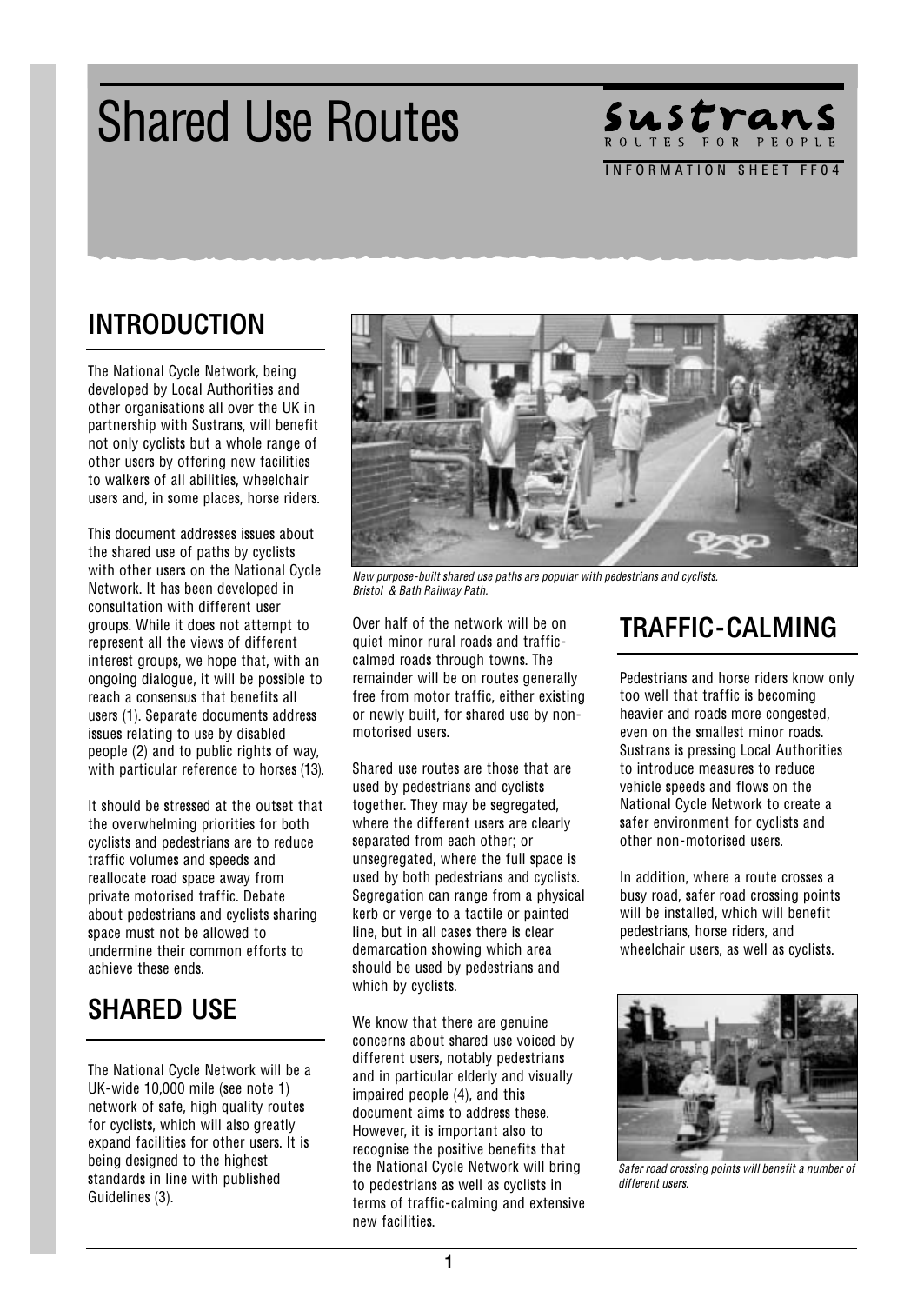# NEW FACILITIES

Much of the National Cycle Network, already completed and in use in different parts of the country, uses existing shared use paths, purposebuilt by Sustrans or local authorities (along railway paths, canal and riverside paths, urban cycle tracks). Plans for the National Cycle Network include a substantial additional mileage of new purpose-built shared use paths.

Sustrans has been building paths like this for over fifteen years and they have proved hugely popular, with pedestrians outnumbering cyclists in places, and are used for a whole range of journeys by pedestrians and cyclists of all abilities. Shared use enables scarce resources to be pooled for the benefit of all users.

People are attracted to such purpose built shared use paths because:

- many conveniently start right in or on the edge of urban areas, providing for all types of journey including commuting, travel to school and college, shopping, visiting friends and reaching the countryside;
- they are generally 2-3m wide, with gentle gradients, few (but safe) road crossings, regular seats and meeting places;
- they are free of the stress, danger, noise and fumes of motor traffic, providing a space where people can relax and be together;
- there are no steps; access points are ramped to enable ease of entry for prams and wheelchairs; surfaces are normally firm, dry and smooth; there are flush dropped kerbs at crossing points;
- they are typically 5-15 miles long;
- sculpture, landscaping and wildlife management help create linear parks that bring peace and tranquillity - and wildlife - right into urban areas; and
- parents on foot can accompany children learning to ride.

# CONVERSION OF EXISTING ROUTES

In addition to newly constructed paths, some sections of the National Cycle Network will involve shared use of routes previously available to pedestrians only. These will be on existing footpaths, as well as canal and riverside paths and other public spaces. It is these schemes which cause most concern, particularly in urban areas.

Pedestrian paths and their uses are so varied that each situation must be considered on its merits, taking full account of the local circumstances, and in all cases consultation with all users is essential. This is discussed further on page 4.

#### Use of pavements and footpaths

It is illegal to cycle on the pavement (see note 2) and Sustrans agrees with the Department of Environment, Transport, and the Regions (DETR) that "there are no circumstances in which a general or widespread opening up of footways and footpaths to use by cyclists would be acceptable" (5).

Sustrans advocates that cycle facilities in urban areas should preferably use road-based solutions or new shared use paths away from the highway. Where cycle facilities are required. these should normally be provided by reallocating road space from motor vehicles to cyclists, rather than at the expense of pedestrians (3,6). However, there are a limited number of sections of the National Cycle Network where the only continuous and safe provision for cyclists will be by making use of a pavement or footpath. Often this will be for short lengths to link, for example, two quiet roads.

Where a network of cycle routes is provided in an urban area we would normally expect the proportion of pavements and footpaths converted to shared use to be very small.

Any shared use provision should be clearly marked and signed in line with DETR guidelines (7,10).

If segregation appears advisable it should be provided. If this is not practicable then all alternative options, including on-road routes, should be reconsidered.

#### National Cycle Network by Route Type





A previously pedestrian-only facility ha<sup>s</sup> bee<sup>n</sup> <sup>c</sup>onverted t<sup>o</sup> <sup>s</sup>hared <sup>u</sup>se, <sup>w</sup>ith <sup>a</sup> <sup>r</sup>aised tactile delinato<sup>r</sup> <sup>s</sup>trip demarcating th<sup>e</sup> pedestrians' <sup>a</sup>nd <sup>c</sup>yclists' <sup>s</sup>ides. Barnstaple, Tark<sup>a</sup> Trail.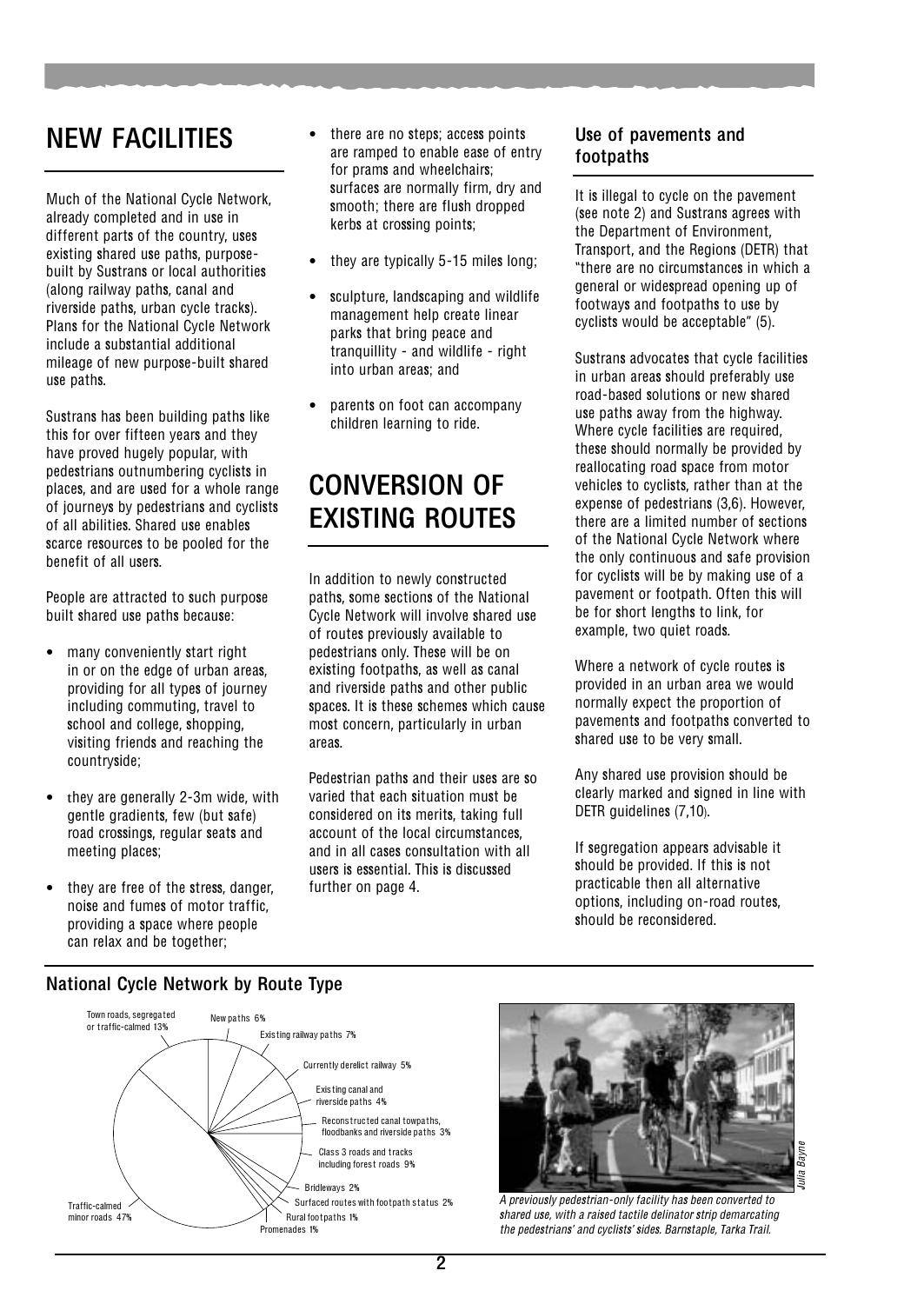proposes to use a pavement or footpath, wherever possible, opportunities should be taken to improve conditions for pedestrians, for example by installing additional crossing points, improving the surface or widening the existing path.

There is concern in some quarters that poorly designed shared use facilities could lead to an increase in illegal pavement cycling. The fear is that if there is little distinction between a poorly designed shared use route and an ordinary pavement, cyclists may gain the impression that it is acceptable to ride on pavements.

All user groups agree that good design is crucial (see section 8) and Sustrans deplores the increasing tendency of illegal cycling on the pavement. We would, however, like to see the introduction of legislation allowing children under 12 to cycle on pavements, linked to cycle training for all 10-11 year olds to prepare them for cycling on the road (see section 9).

#### Riversides and canal towpaths

Where the National Cycle Network<br>proposes to use a pavement or<br>proposes to use a pavement or<br>obpath, wherever possible,<br>opportunities should be taken to<br>improve conditions for pedestrians<br>example by installing additional<br>e Many canal towpaths were originally built to a high standard of 2.5m or more in width, but overgrown vegetation and uneven surfaces currently makes them impassable. The reinstatement of a broad, smooth surface can bring benefits to walkers of all abilities and wheelchair users as well as cyclists. Similarly on riverside routes, a shared use surface can improve access for a wide range of users.

Sensitivity is required so that the 'rural' nature of some of these routes is not destroyed, and that the requirements of others, such as anglers and boat owners, are taken into account. The design of such routes should always have regard for the safety of all users.



Wher<sup>e</sup> it i<sup>s</sup> proposed t<sup>o</sup> <sup>u</sup>s<sup>e</sup> publi<sup>c</sup> <sup>s</sup>paces, <sup>s</sup>hared use routes should be well defined. Hyd<sup>e</sup> Park.

#### Public spaces

Wherever possible on-road alternatives should be sought, but achieving a safe cycle route into a town centre may depend on being able to use some part of an existing path through a park, along a promenade or other open public space. Here the greatest care is needed to minimise the inconvenience to existing users, and to ensure safety for everyone.

Any shared use route will need to be carefully chosen and well defined, with pedestrians having the remainder of the area for their continued exclusive use. Measures should be included to benefit existing users, for example improved surfaces, physical segregation, additional paths, tactile information and continuity at road crossings. Many of the concerns of pedestrians can be satisfied by the provision of a physically segregated route for cyclists.

#### Pedestrianised areas

Many town centres have pedestrian areas where vehicles are excluded for all or part of the day. Prohibiting cyclists from such areas can force them on to longer, busier, unpleasant and dangerous routes. If satisfactory alternative routes cannot be provided, exemptions for cyclists should be considered, at least outside the busiest periods.

There has been considerable debate about the ability of pedestrians and cyclists to mix safely in pedestrian areas. The Transport Research Laboratory has monitored this issue, concluding that there are no real factors to justify excluding cyclists from pedestrianised areas (8). It also concluded that a wide variety of regulatory and design solutions exist to enable space to be used effectively and safely in these areas, which could be tailored to local circumstances. As with public spaces, many concerns can be satisfied by the provision of a physically segregated route for cyclists.



Good <sup>s</sup>urfacing <sup>a</sup>long <sup>c</sup>anal <sup>a</sup>nd <sup>r</sup>iversid<sup>e</sup> path<sup>s</sup> <sup>c</sup>a<sup>n</sup> ope<sup>n</sup> <sup>u</sup>p facilitie<sup>s</sup> t<sup>o</sup> <sup>c</sup>yclist<sup>s</sup> <sup>a</sup>nd <sup>w</sup>alker<sup>s</sup> <sup>o</sup>f <sup>a</sup>ll abilities. Kennet & Avon Canal.



I<sup>n</sup> <sup>a</sup> busy pedestria<sup>n</sup> <sup>a</sup>re<sup>a</sup> <sup>c</sup>yclist<sup>s</sup> <sup>u</sup>s<sup>e</sup> <sup>a</sup> designated <sup>s</sup>pace. Peterborough.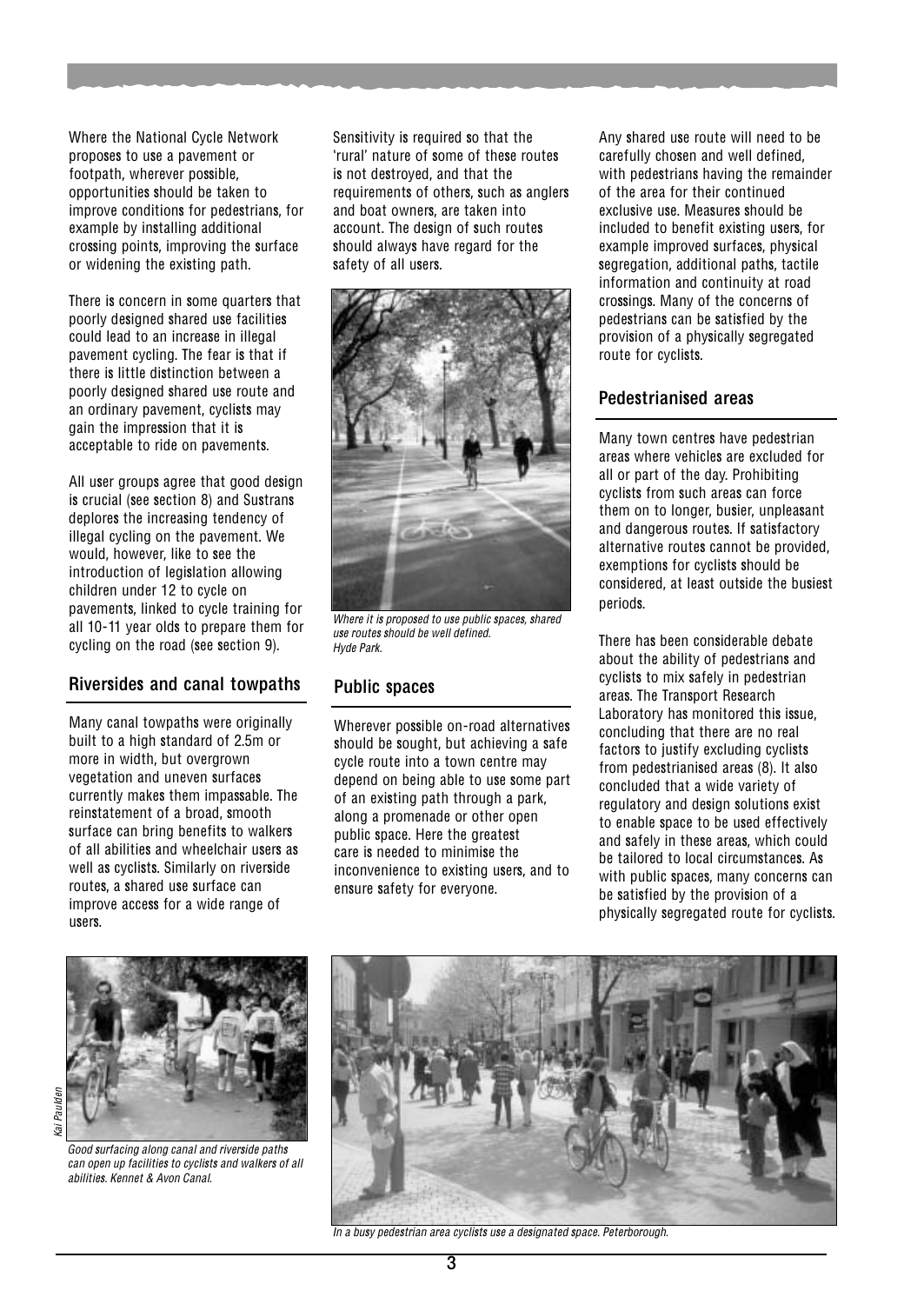Sustrans is pleased that Local Authorities are now increasingly excluding motor vehicles from central areas whilst continuing to allow cyclists. This is a policy which has been pursued successfully in continental Europe where it has encouraged more people to walk and cycle, and has improved the environment of urban centres.

# SAFETY

Cyclists, walkers of all abilities, people with prams and buggies, wheelchair users, and horse riders all benefit from routes free from motor traffic. Although some authorities react at first against shared use, concerned that walkers will be at risk from cyclists, the risk to both groups is overwhelmingly from motor traffic. However, it is recognised that cyclists travel at significantly greater speeds than pedestrians and cannot stop or change direction as quickly, and this must be taken into account in the selection and design of shared use routes. Personal security issues must also be considered, and these are discussed in a separate information sheet (14).

#### **Pedestrians**

Pedestrians express concern about the speed, quietness and close proximity of some cyclists, especially if approaching from behind. Such concerns are, understandably, greater for elderly people, those who are visually or hearing impaired, or those with young children (4). Sustrans accepts that, however low the actual risk of being hurt in an accident, there is a perceived danger that affects users' behaviour. If people perceive conditions to be unsafe they will not use the route.

#### Cyclists

Cyclists express concern that pedestrians often use the side of a marked path allocated for cyclists. The movement of children can be unpredictable and sudden. Dogs can also be a serious worry to cyclists, and pedestrians are urged to keep them well under control.



Good desig<sup>n</sup> <sup>o</sup>f <sup>a</sup><sup>n</sup> inviting <sup>e</sup>nvironment <sup>e</sup>nable<sup>s</sup> <sup>u</sup>ser<sup>s</sup> t<sup>o</sup> feel <sup>a</sup>t <sup>e</sup>ase. Bristol & Bath Railway Path.

#### Horse riders

When horse riders use the same route there is yet another set of interactions that must be taken into account. Separate advice is available on this (13).

In our experience of developing shared use paths, potential problems can be minimised through early consultation, good design standards, and publicity and education.

# **CONSULTATION**

In the planning and design of a shared use path early consultation with different user groups is essential to ensure that proper account is taken of their concerns. Sub-standard shared use paths can be unpleasant and dangerous for pedestrians and cyclists alike.

Consultation with residents, cycling, pedestrian, disabled access and horse riding groups will normally be undertaken through local authority channels, although Sustrans also welcomes direct contact with such groups. Consultation with disabled access groups should include those representing people with sensory impairments. Proper consultation is essential to ensure that attention is paid to the details necessary for a successful route.

# GOOD DESIGN

Good design is essential. Although each location is unique, we have found that on well-designed routes shared use poses very few problems. Poor quality shared use paths can be unpleasant and dangerous for all users. Inevitably different user groups will have their particular requirements, and each situation must be considered with regard to the expected usage and local conditions.

Sustrans, the Institution of Highways and Transportation, and the DETR have all published separate guidelines which include advice on detailed design for shared use paths (3,6,7,9,14). Points from these are summarised here, but reference should be made to the full documents for details.

### Segregation

In urban areas where the level of use is high complete segregation of pedestrians and cyclists by means of a dedicated cycle track or a level difference should be the aim of highway authorities, particularly in new developments. This will not only assist visually impaired people, but will also be helpful to other vulnerable pedestrians.

The most common method of tactile segregation is by using a raised profile white line delineator. This should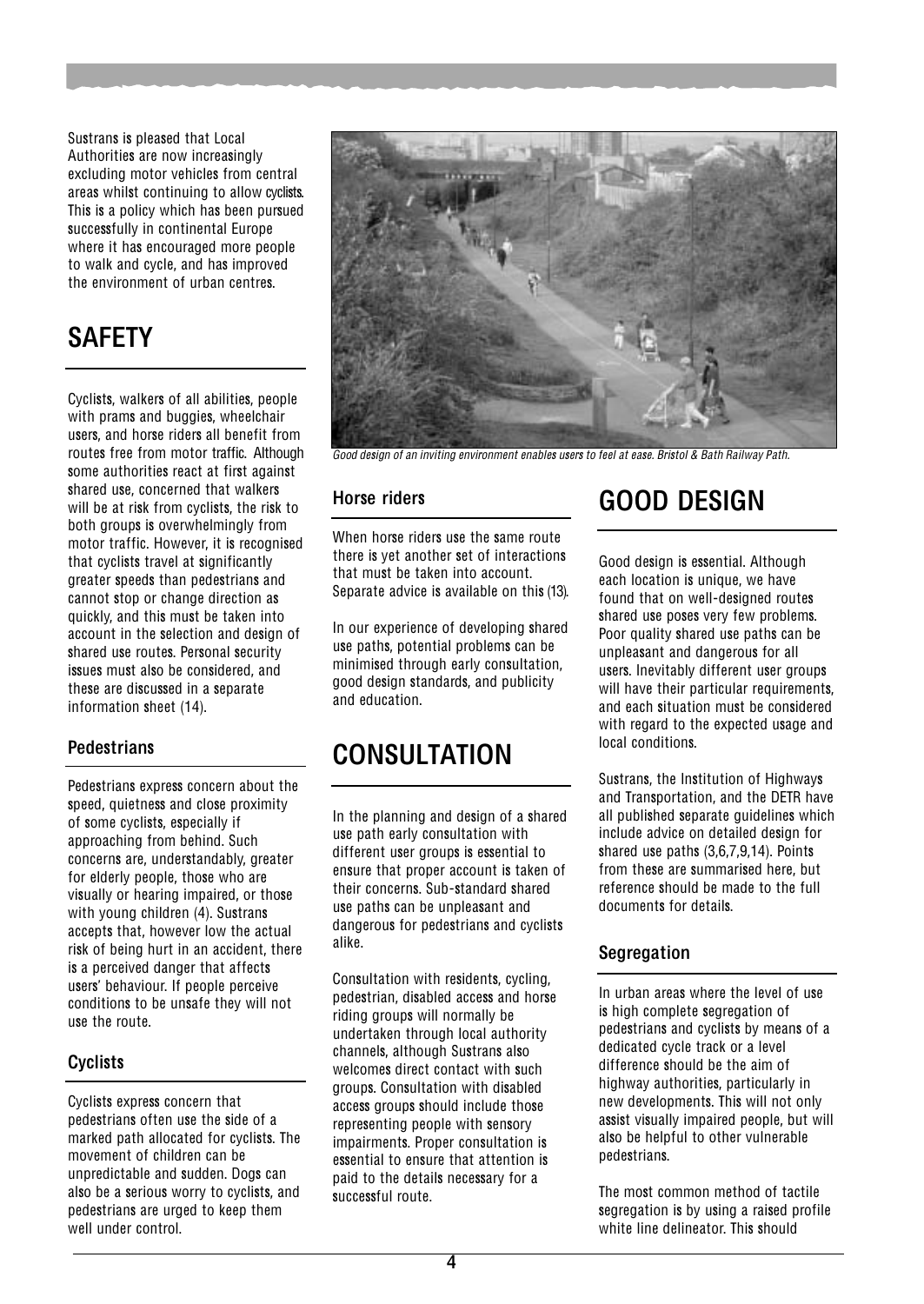

I<sup>n</sup> busy <sup>u</sup>rba<sup>n</sup> <sup>a</sup>rea<sup>s</sup> physical <sup>s</sup>egregatio<sup>n</sup> <sup>o</sup>f <sup>a</sup> <sup>c</sup>ycle path <sup>a</sup>nd th<sup>e</sup> pavement <sup>c</sup>a<sup>n</sup> benefit <sup>a</sup>ll <sup>u</sup>sers. Bristol Centre.

include tactile surfaces at access points and at intervals along the route to indicate which are the pedestrian and cycle sides. Guidance on this is published by the DETR (10).

### **Width**

On well used unsegregated shared use paths we recommend a minimum of 3m width. Where paths are lightly used and there is a clear verge on both sides a minimum width of 2m may be sufficient.

Where segregation is provided, an overall width of 5m is preferred. A minimum of 3m may be acceptable on a lightly used route clear on both sides where a raised profile white line delineator is provided.

### Access Controls

There should be a presumption against the use of any access barriers on a shared use path because of the difficulties they can cause users.

Bollards should be the first choice of access control, to discourage access by motor vehicles. If motorcycles subsequently become a significant problem then more restrictive barriers should be considered. Whatever form of access control is provided should be designed to be easily detectable by all users, particularly the visually impaired. Where horse riders use the same path a separate horse access barrier may be required.

#### Sight Lines

Adequate sight lines are important for safety and personal security. Blind corners, poor forward visibility on bends and over-hanging vegetation can create dangerous situations. Satisfactory visibility must also be provided at intersections. If adequate sight lines cannot be achieved then appropriate warning signs should be provided.

### Signing

There should be clear signing indicating a shared facility. All cyclists should give way to pedestrians and, where necessary, there should be signs to indicate this.

### Lighting

Lighting is important for personal security, and may be appropriate for certain sections of shared use paths for example, in urban areas and in tunnels or underpasses.

### **Surfacing**

The use of a contrasting coloured surface should be considered at locations where there is a need to highlight the presence of a cycle track to pedestrians, in addition to any tactile surfacing requirements.

# PUBLICITY AND EDUCATION

All user groups need to become more aware of the needs of other users of shared use paths, but cyclists in particular need to be aware of more vulnerable users.

When introducing shared use paths the need for appropriate publicity and educational material should be considered, to inform all those affected by the scheme and to promote the need for responsible cycling. Cyclists need to learn to cycle at closer to walking speed when mixing with pedestrians and to behave courteously at all times.

### GOOD CYCLING GUIDE

Sustrans is promoting a Good Cycling Code (11) in conjunction with the National Cycle network. The code on shared use paths is reproduced here: a full version of the code is available from us.

When cycling on shared use paths please:

- give way to pedestrians, leaving them plenty of room
- keep to your side of any white dividing line
- slow down when passing pedestrians and be prepared to stop if necessary
- don't expect to cycle at high speeds
- be careful at junctions, bends and entrances
- remember that many people are hard of hearing or visually impaired. Don't assume they can see or hear you.
- fit a bell and use it. Don't surprise people!
- where there are wheelchair users or horse riders, please give way.